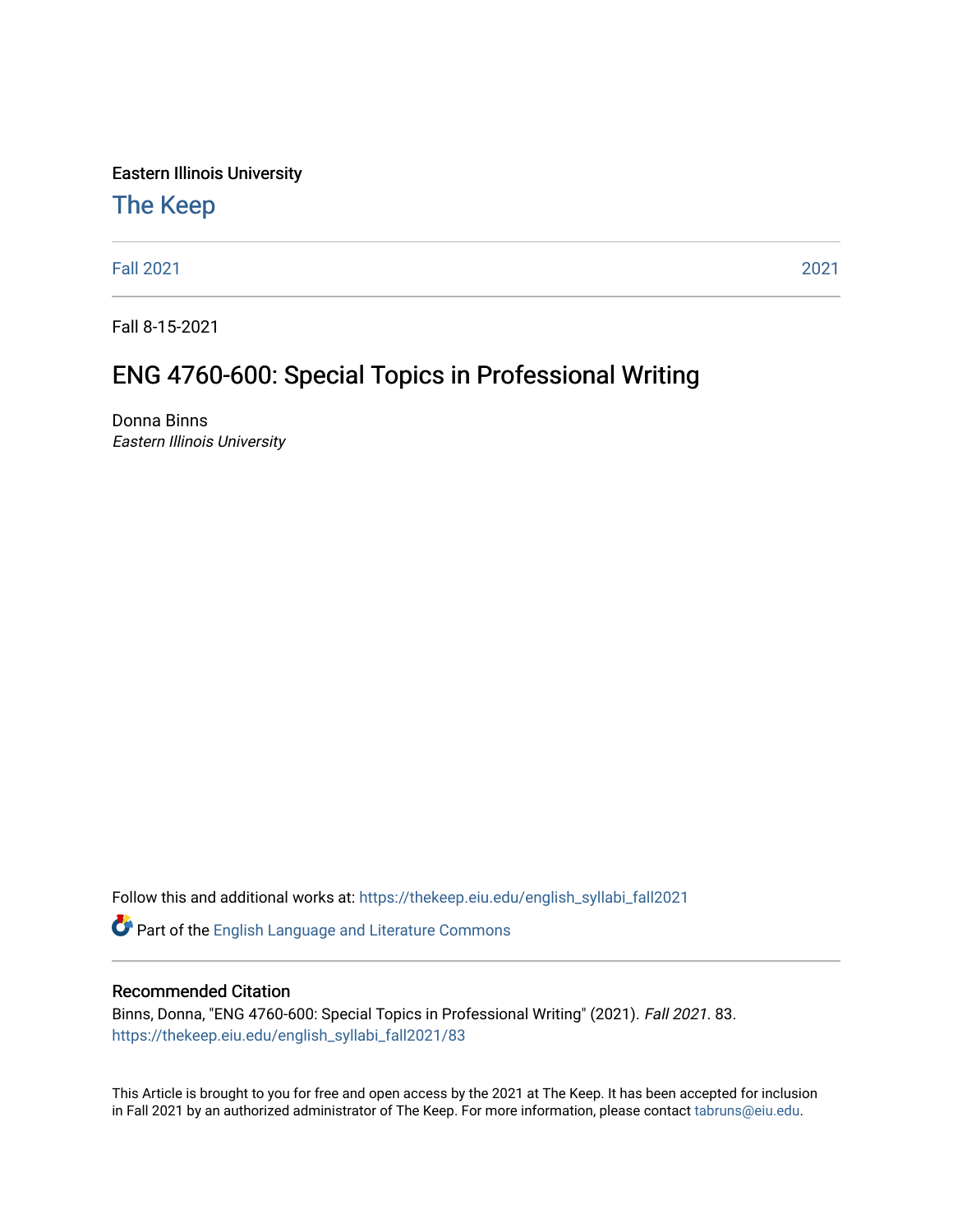## **ENG 4760-600 Studies in Professional Writing: Accessibility (3 Credit Hours)**

Professor: Dr. Donna Binns Online "Office" Hours: Mondays 5:00 pm—7:00 pm; Wednesdays & Thursdays 5:00 pm—6:00 pm. Schedule Zoom conferences with Dr. Binns well in advance. E-mail: djbinns@eiu.ed[u](mailto:djbinns@eagle.cc.ukans.edu) English Department Phone Number: 217-581-2428

**Course Catalog Description:** (3-0-3) Focused study of professional writing, designed to enhance understanding of workplace writing and provide experience in producing it. Topic will vary semester to semester. May be repeated once for credit. WC

## **Learning Objectives:**

- 1. Use effective professional communication strategies to create accessible materials and highquality projects (CT  $1/$  SL  $2-3$ ,  $7/$  RC  $1-2$ ,  $4/$  Graduate:  $3-4)$ )
- 2. Demonstrate understanding of principles of and research on professional communication and accessibility (CT /QR 4–5 /Graduate: 1)
- 3. Use communication and collaboration strategies to solve hypothetical and real workplace problems (i.e., critical thinking and problem solving) (CT/WR/SL/Graduate: 2–3)
- 4. Adapt general professional communication principles (related to content, organization, tone, and design) to specific audiences, purposes, and contexts (CT/WR/SL/RC /Graduate: 3)
- 5. Use revision and editing to improve your own and others' writing (WR/Graduate: 3)

# **Required Texts:**

*A Web for Everyone: Designing Accessible User Experiences* by Sarah Horton and Whitney Quesenbery *Don't Make Me Think Revisited: A Common Sense Guide to Web and Mobile Usability* by Steve Krug *Rhetorical Accessibility: At the Intersection of Technical Communication and Disability Studies* by Lisa Meloncon

**Course Requirements:** In this class, you will complete writing assignments of various genres, including one client or case project. You will also complete discussion posts, assignment drafts, and peer responses that will be a significant portion of your "Daily Work" grade. Assigned reading will be vital to successful completion of course assignments and posts, so do keep up with the reading schedule. Finally, you will complete a final project at the end of the semester that involves a self-analysis and revised writing assignments from the class to demonstrate your success at attaining the course learning objectives. Students must complete all Writing Assignments, the Case or Client Project, and the Final Project to be eligible to pass the course. The writing assignments serve, in part, as your opportunity to show what you have learned from assigned chapters and discussions. **Make certain that you read the "News" messages from Dr. Binns**. They may include reminders for upcoming assignments, schedule changes, if needed, and/or other relevant class news.

**Daily Work & Participation:** There will be a substantial amount of online daily work through D2L, such as peer responses as well as class and online discussion posts (see rubrics available under "Content"). These activities will take place on our D2L Discussion Board. Read the directions for each discussion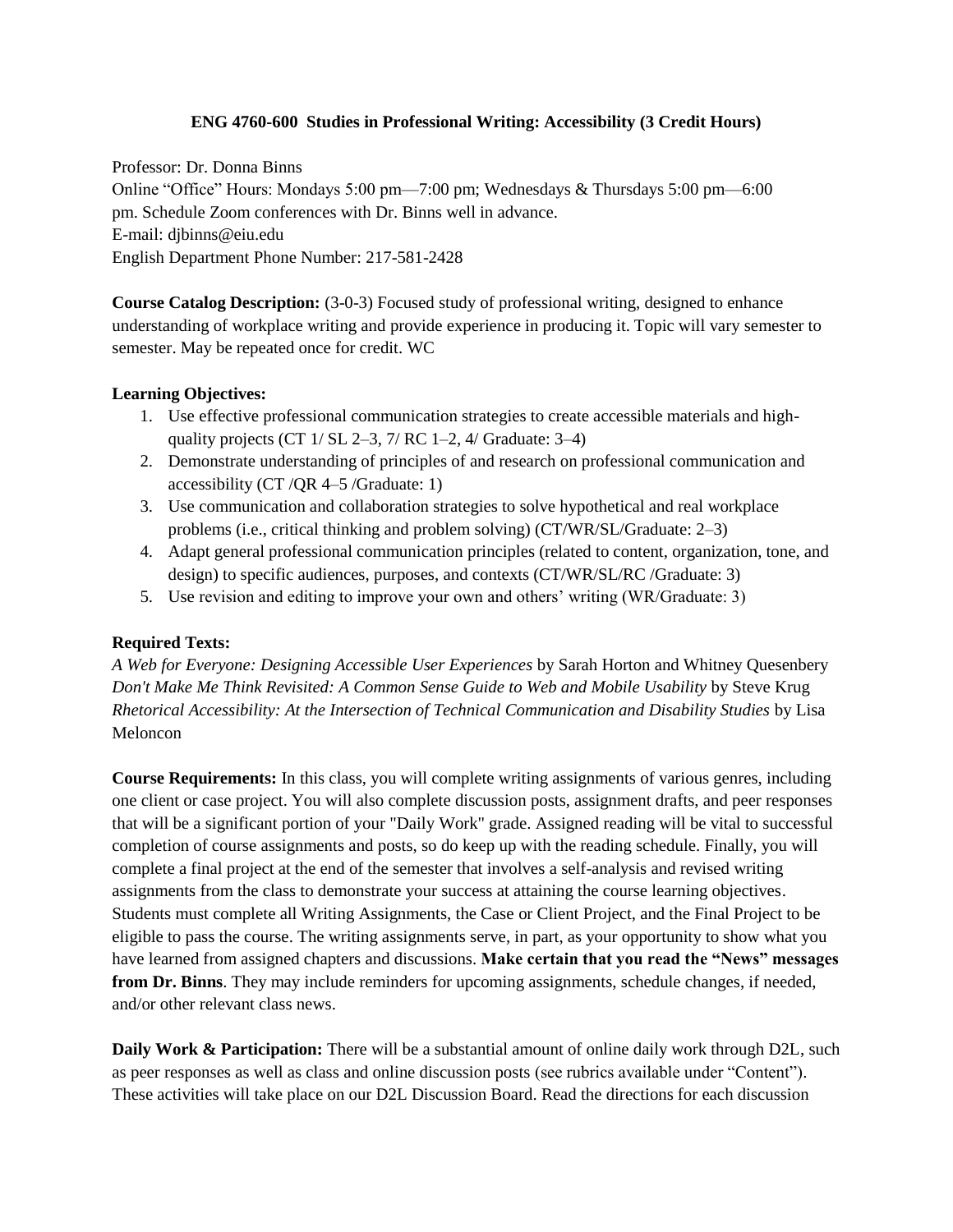post closely so that you don't miss any aspects of the assignment. Some posts require responding to peers, so there may be more than one step to complete. Dr. Binns will assign the drafts you review for peer responses. More details for each discussion topic, such as specific discussion questions, will be posted with instructions from Dr. Binns on the Discussion Board. Students must follow the EIU Netiquette guidelines that are posted under "Content" in D2L.

#### **Grading:**

B= 80% to 89%  $C= 70\%$  to 79%  $D=60\%$  to 70%

The percentage breakdown for graded work is as follows:

| Daily Work & Participation | 20% |
|----------------------------|-----|
| Case or Client Project     | 20% |
| <b>Writing Projects</b>    | 30% |
| <b>Final Project</b>       | 30% |
| <b>Grading Scale</b>       |     |
| $A = 90\%$ to 100%         |     |

 F=59% and below **Deadlines:** Due dates for D2L posts, writing assignments, and the final portfolio are listed on the course calendar in the syllabus. Discussion posts, drafts, peer responses, writing assignments, and the final portfolio should be submitted by the 11:59 p.m. on the dates listed on the syllabus. Late penalties are discussed below under "Late Work." The schedule is tentative because we may need to adjust to our client's needs. The client project may overlap with other course work, but these circumstances can happen in workplaces.

**Late Work:** Late work that is not excused by Dr. Binns (due to extenuating circumstances only) will be penalized by 10% of the maximum possible points for each day.

**Contacting Dr. Binns**: You may contact Dr. Binns through e-mail (djbinns@eiu.edu) or arrange an appointment. **E-mail Dr. Binns directly through Panthermail rather than trying to e-mail through D2L**. The voice recognition software Dr. Binns uses is not compatible with the D2L e-mail system. Panthermail tends to be more reliable, also. Dr. Binns will contact students through their officially provided EIU e-mail addresses through Panthermail.

**Graduate Students**: Graduate Students will be required to complete three response papers during the semester. Response papers will be due to professional writing journal articles (selected by the student) related to our course topic as well as their interests. Contact Dr. Binns to arrange a schedule for completing these response papers.

**Writing Center:** Many EIU instructors will encourage you to use EIU's Writing Center located at 3110 Coleman Hall. This free service provides one-to-one conferences with writing consultants who can help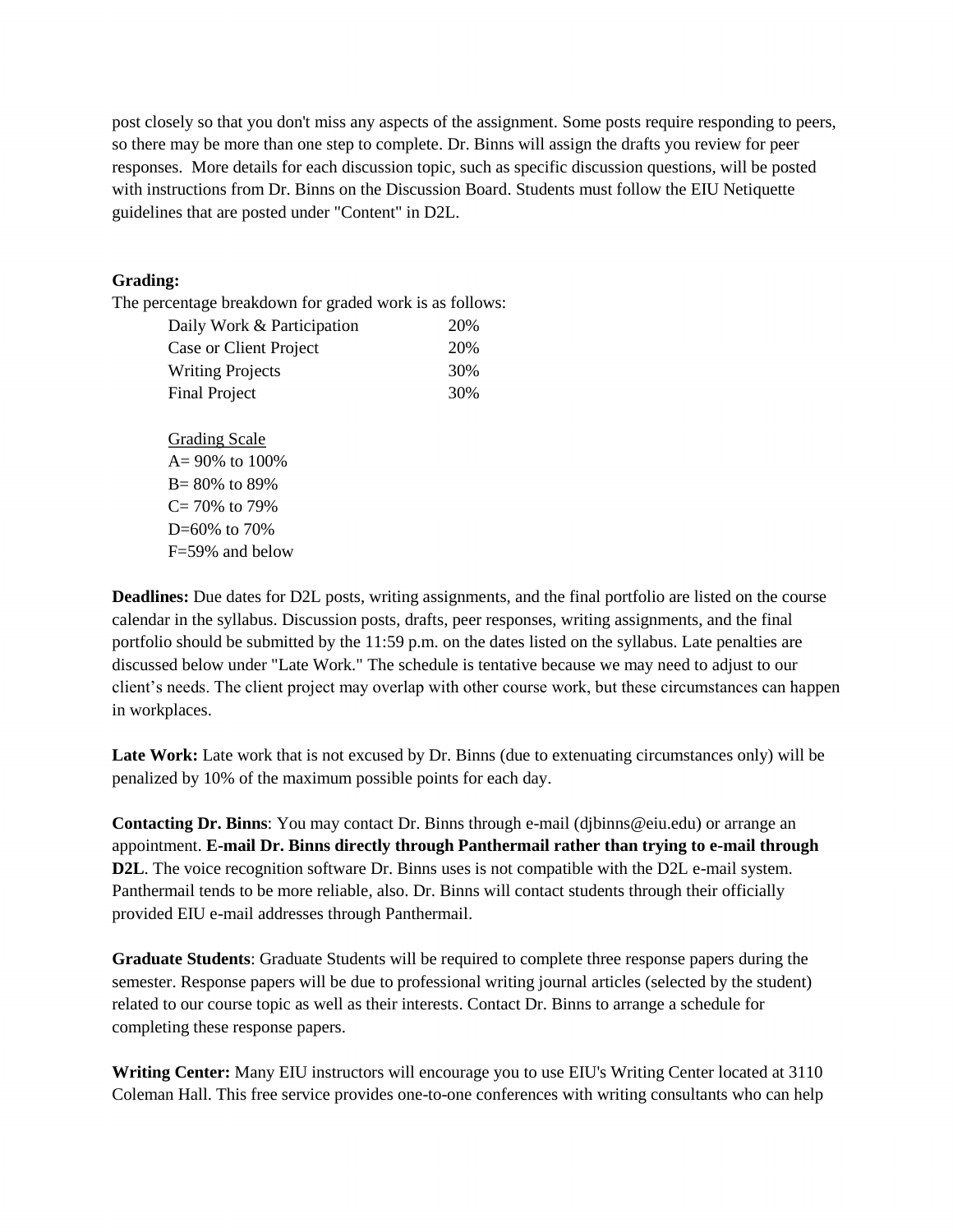you with brainstorming, organizing, developing support, documenting, and revising your papers. The Writing Center is open to work with any student from any major at any stage of his or her writing process, and its system of one-to-one conferences demonstrates value and respect for individual writers, all of whom can benefit from feedback about their works in progress.

To schedule an appointment, you can drop by the Writing Center (3110 Coleman Hall), or you can call [581-5929.](callto:+1581-5929) Skype conferences are available. If you visit, bring your work in progress (including a copy of the assignment) and an idea of what you would like to work on–planning, prewriting, organization, support, documentation, editing, etc. See the Writing Center Website [<http://castle.eiu.edu/writing/](http://castle.eiu.edu/writing/) > for more information.

**Plagiarism**: Students are expected to maintain principles of academic integrity and conduct as defined in EIU's Code of Conduct (http://www.eiu.edu/judicial/studentconductcode.php). Violations will be reported to the Office of Student Standards. In accordance with English Department and University policies, "Any teacher who discovers an act of plagiarism—'The appropriation or imitation of the language, ideas, and/or thoughts of another author, and representation as one's original work' (Random House Dictionary of the English Language)—has the right and responsibility to impose upon the guilty student an appropriate penalty up to and including immediate assignment of the grade of F for the assigned essay and a grade of F for the course."

The best argument against plagiarism is that you cheat yourself out of the education you are here to obtain when you copy someone else's work. If you believe that a specific instance in your writing might constitute plagiarism, please consult me prior to turning in the final draft.

**D2L Assistance:** If you need assistance with D2L, call D2L Support toll free at 1-877-325-7778. Support is available 24 hours a day, seven days a week. Email and Chat options are also available on the "My Home" page after logging in to D2L. Other D2L resources including a D2L Orientation course for students are available on the same page. For technical questions regarding other software, hardware, network issues, EIU NetID/password, or Panthermail, contact the ITS Helpdesk at 217-581-4357 during regular business hours or submit a help ticket at https://techsupport.eiu.edu/. If you have a question regarding course content, contact your instructor.

**Students with Disabilities:** If you are a student with a documented disability in need of accommodations to fully participate in this class, please contact the Office of Student Disability Services (OSDS). All accommodations must be approved through OSDS. Please stop by McAfee 1210 or call 217-581-6583 to make an appointment.

The Student Success Center: Students who are having difficulty achieving their academic goals are encouraged to contact the Student Success Center [\(www.eiu.edu/~success\)](file:///C:/Users/Donna/Documents/www.eiu.edu/~success) for assistance with time management, text taking, note taking, avoiding procrastination, setting goals, and other skills to support academic achievement. The Student Success Center provides individualized consultations. To make an appointment, call 217-581-6696, or go to McAfee 1301.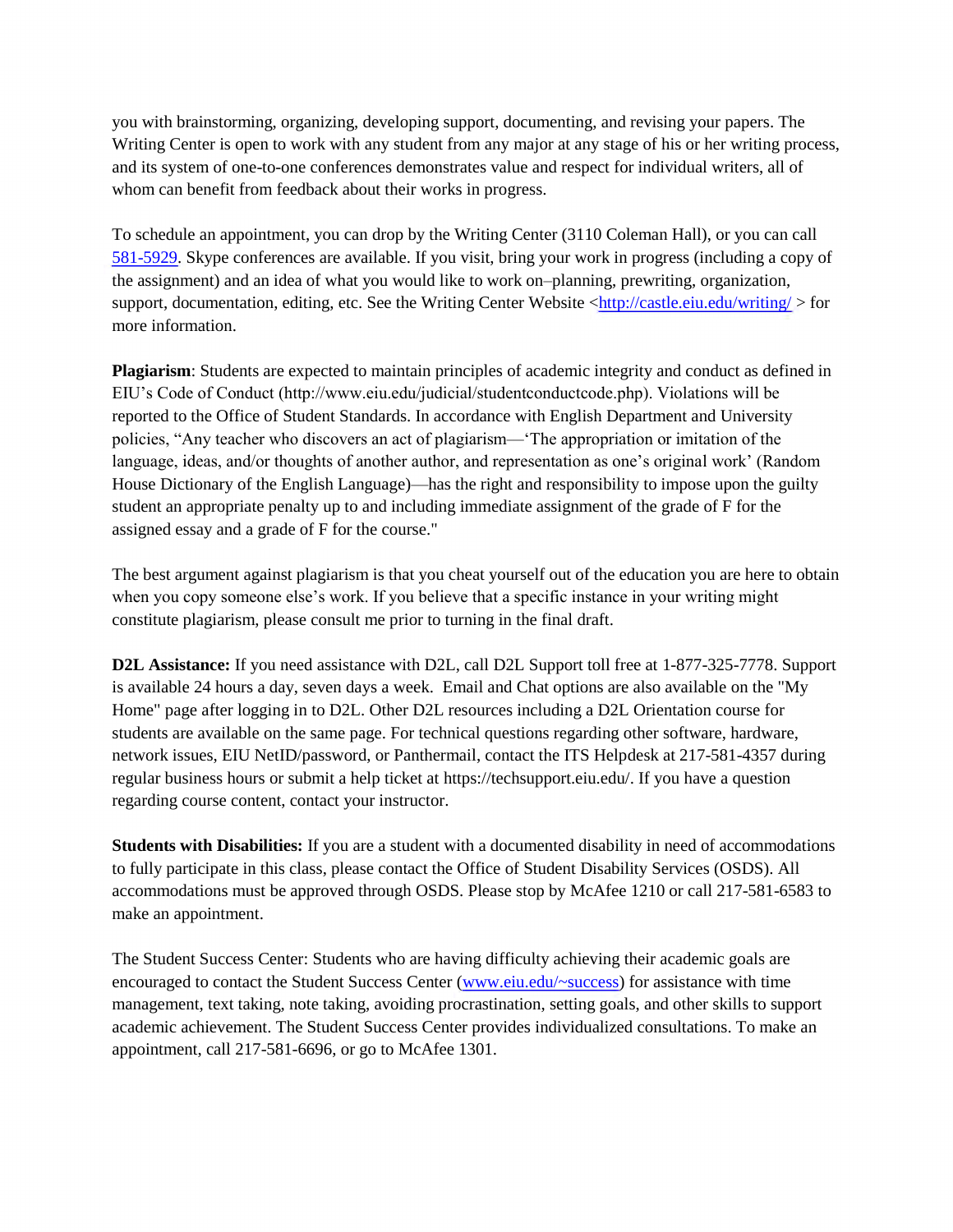#### **ENG 4760 Online: Course Calendar (Fall 2021)**

The due dates and assignments listed on this calendar are subject to change at the professor's discretion. Reading and writing assignments, discussion posts, drafts, peer responses, and the final project are due by 11:59 p.m. on the dates listed on this calendar. Reading assignments are from our textbooks unless otherwise indicated. Discussion posts, assignment drafts, and peer responses will be due to our discussion board (under "Communication") on D2L. Writing assignments and the final portfolio will be due to our course Dropbox (under "Assessment) on D2L. Keep up with reading assignments. Although I do not give quizzes, you should use reading assignments in our writing assignments and discussion posts.

- 8-23 Discussion #1 Post Due
- 8-25 Discussion # 1 Part 2 Due; *A Web for Everyone: Designing Accessible User Experiences* Chapters 1-2
- 8-27 Read at least 3 Video Game Accessibility Reviews at [https://dagersystem.com/review/;](https://dagersystem.com/review/) [Who](https://www.digitaltrends.com/gaming/who-better-to-review-a-game-for-accessibility-than-a-disabled-gamer/)

[Better to Review a Game for Accessibility Than a Disabled Gamer? | Digital Trends](https://www.digitaltrends.com/gaming/who-better-to-review-a-game-for-accessibility-than-a-disabled-gamer/)

AND/OR [Can I Play That? - For Disabled Gamers, By Disabled Gamers](https://caniplaythat.com/) 

- 8-30 Discussion #2 Due; Review video game accessibility guidelines at
- <http://gameaccessibilityguidelines.com/> and<https://accessible.games/accessible-player-experiences/>
- 9-1 *A Web for Everyone: Designing Accessible User Experiences* Chapters 3-4
- 9-3 Discussion #3 Due; *A Web for Everyone: Designing Accessible User Experiences* Chapters 5-6
- 9-6 Labor Day No Classes
- 9-8 Discussion #4 Due; *A Web for Everyone: Designing Accessible User Experiences* Chapters 7-9
- 9-10 Work on Draft of **Writing Project #1: Video Game Accessibility Review**
- 9-13 Draft of **Writing Project #1: Video Game Accessibility Review** Due to Discussion Board for Peer Responses
- 9-15 **Writing Project #1: Video Game Accessibility Review** Assigned Peer Responses Due to D2L Discussion Board
- 9-17 **Writing Project #1 Due: Video Game Accessibility Review** due to D2L Dropbox by 11:59 pm
- 9-20 *A Web for Everyone: Designing Accessible User Experiences* Chapters 10-12
- 9-22 *Don't Make Me Think Revisited* Introduction & Chapters 1-2; *Successful Writing at Work* Chapter 8 (D2L)
- 9-24 Discussion #5 Due; *Don't Make Me Think Revisited* Chapters 3-5
- 9-27 Discussion #5 Due Part 2 *Don't Make Me Think Revisited* Chapters 6-7
- 9-29 Discussion #6 Due; *Don't Make Me Think Revisited* Chapters 8-9
- 10-1 *Technical Communication* Chapter 13 (D2L); Work on **Writing Assignment #2: Website Accessibility Report**